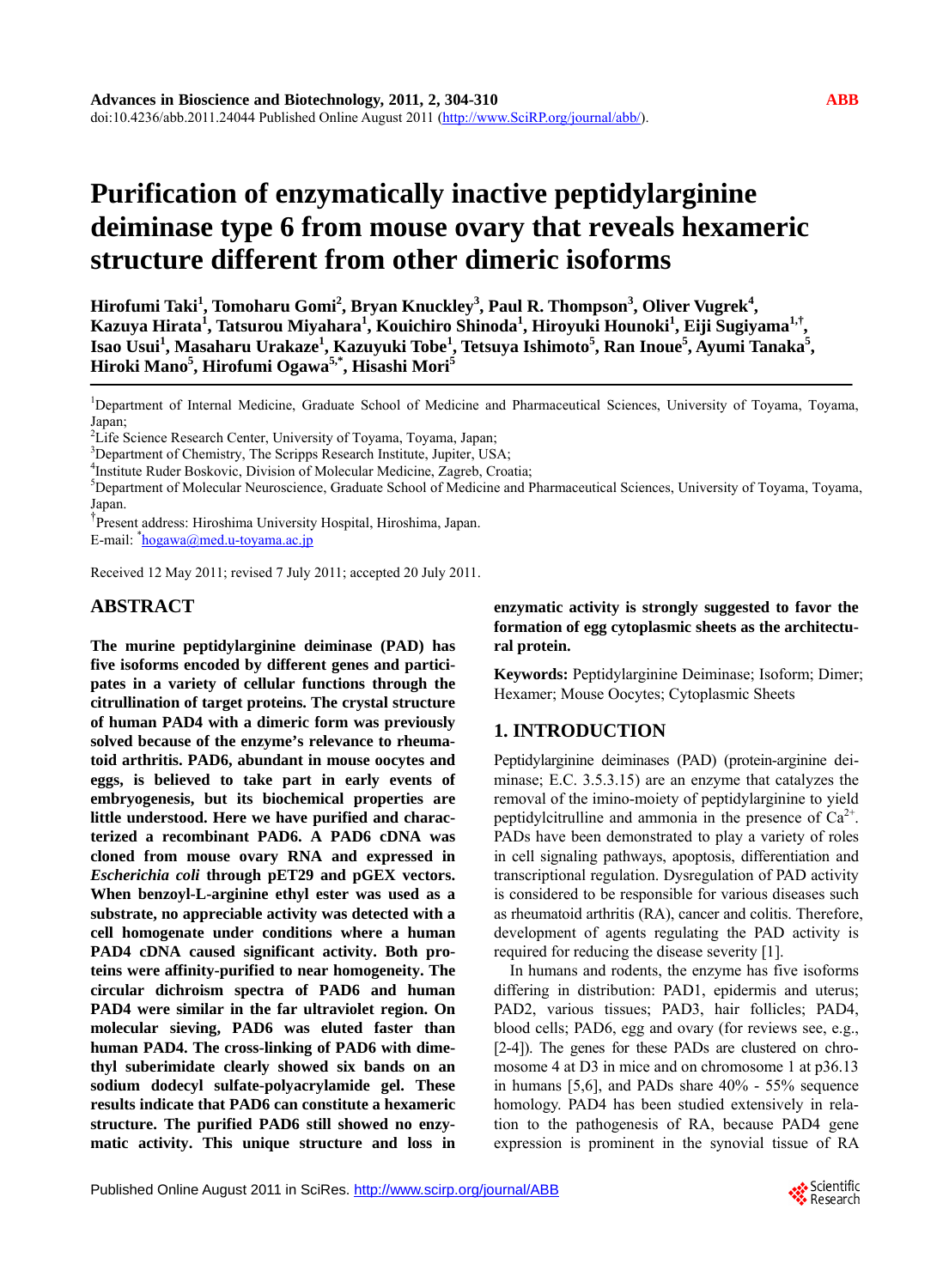patients, and levels of an anti-cyclic citrullinated peptide antibody (anti-CCP antibody) are significantly augmented in their sera [7]. Therefore, the anti-CCP antibody has recently become a diagnostic marker of RA. Moreover, Suzuki *et al.* [8] found that mutations of the PAD4 gene are closely linked to RA in an SNP analysis. For these reasons, the crystal structure of human PAD4 (hPAD4) has been solved [9]. hPAD4 has a dimeric structure with a head-to-tail shape whose N- and C-terminal regions function in  $Ca^{2+}$ -binding and catalysis, respectively. The binding of  $Ca^{2+}$  to an apo-hPAD4 induces a gross conformational change resulting in a catalytically active form.  $Cys^{645}$  near the C-terminal is necessary for catalysis. However, only one PAD occurs in prokaryotes [10]; the *Porphyromonas gingivalis* PAD also carries a reactive Cys residue that acts as a nucleophile essential for catalysis despite no requirement of  $Ca^{2+}$  [11,12].

In contrast to PAD1 to 4, the biochemical properties of PAD6 are poorly understood. Interestingly, the crystallographic data on PAD4 along with a sequence alignment among five PADs imply that the acidic residues involved in  $Ca^{2+}$ -binding and a reactive Cys in the Cterminal region are not conserved in PAD6 [9]. These findings provide the possibility that PAD6 lacks enzymatic activity. To learn more about structure-function relationships among PADs, it is necessary to purify and characterize PAD6. Since the crystal structure of hPAD4 is available, and hPAD4 and mouse PAD4 have high amino acid sequence homology, we have compared the properties of PAD6 and hPAD4, and present data for a unique structure of PAD6.

## **2. MATERIALS AND METHODS**

#### **2.1. Materials**

The biochemical reagents and materials used were obtained as follows: murine reverse transcriptase, Takara Bio (Kyoto, Japan); KOD<sup>+</sup> DNA polymerase, Toyobo (Shiga, Japan); Sephacryl S300,  $Ni^{2+}$  Sepharose, Pre- $Scission<sup>TM</sup>$  endoprotease, GE Health care; pET28 and pET29, Novagen/Merck; Luria-Bertani (LB) broth, Terrific broth (TB), dimethyl suberimidate, Nacalai tesque (Kyoto, Japan); DE52, Whatman (NJ, USA) and the Amicon Ultra<sup>TM</sup> spin column (cut-off  $M_r \sim 10,000$ ), Millipore (MA, USA). Other materials were also obtained commercially and used without further treatment.

#### **2.2. cDNA Cloning**

cDNA cloning and the construction of expression vectors were performed using general PCR-based procedures as described previously [13]. Total RNA was isolated from mouse ovaries. cDNA to PAD6 was synthesized with random hexamer/oligo(dT) primers by reverse transcriptase. An aliquot of the cDNA library was amplified by  $KOD<sup>+</sup> DNA$  polymerase with custom-made primers in a thermal cycler (ABI 2720) (**Figure 1(a)**). The reaction profile was 30 cycles of denaturing at 94˚C for 30 sec, annealing at 55˚C for 30 sec, and elongation at 68˚C for 2 min. The product, once treated with phenol/chloroform, was digested with restriction endonucleases and ligated to a pET29 or pGEX6 vector precut with the corresponding restriction enzymes. These DNAs were used to transform *E. coli* BL21 (DE3) or BL21, and antibiotic-resistant colonies were subjected to DNA sequencing in a Hitachi-ABI sequencer 3100.

## **2.3. Purification of PAD6**

Proteins were purified at 0˚C - 4˚C. Herein, 10 mM Tris-HCl (pH 8.0) is referred to as "Tris", unless otherwise stated. A one-fiftieth volume of overnight culture of *E. coli* harboring pET29/PAD6 cDNA (**Figure 1(b)**) was inoculated into a 2L-flask containing 500 ml of TB/ kanamycin, and shaken at 37˚C (95 shuttles/min) until the cell density reached 0.7 (absorbance at 600 nm). Then, isopropyl 1-thio-*β*-D-galactoside (IPTG) was added to make a concentration of 0.15 mM, and the culture was continued at 25˚C overnight. The cells collected by centrifugation were stored in four 50-ml tubes at –80˚C until used. The thawed cells were suspended in 20 ml of Tris, 1 mM EDTA, lysozyme (5 mg), 10 mM 2-mercaptoethanol and 1mM phenylmethylsulfonyl fluoride, and frozen again at  $-80^{\circ}$ C for 30 min. The thawed sample was sonicated at 200-W at three intervals over a period of 1 min. After centrifugation at 12,000 X *g* for 15 min, the supernatant was diluted 2-fold with Tris, and



Figure 1. Primers and vectors used. (A) Forward (F) and reverse (R) primer sets, a, b, c, were used for the amplification of PAD6 cDNA from a mouse ovary cDNA library. The PCR products were cleaved with NdeI + XhoI, NdeI + NotI, or BamHI + NotI restriction endonucleases, and introduced into a pET29, pET28, or pGEX vector previously cut with the corresponding endonucleases.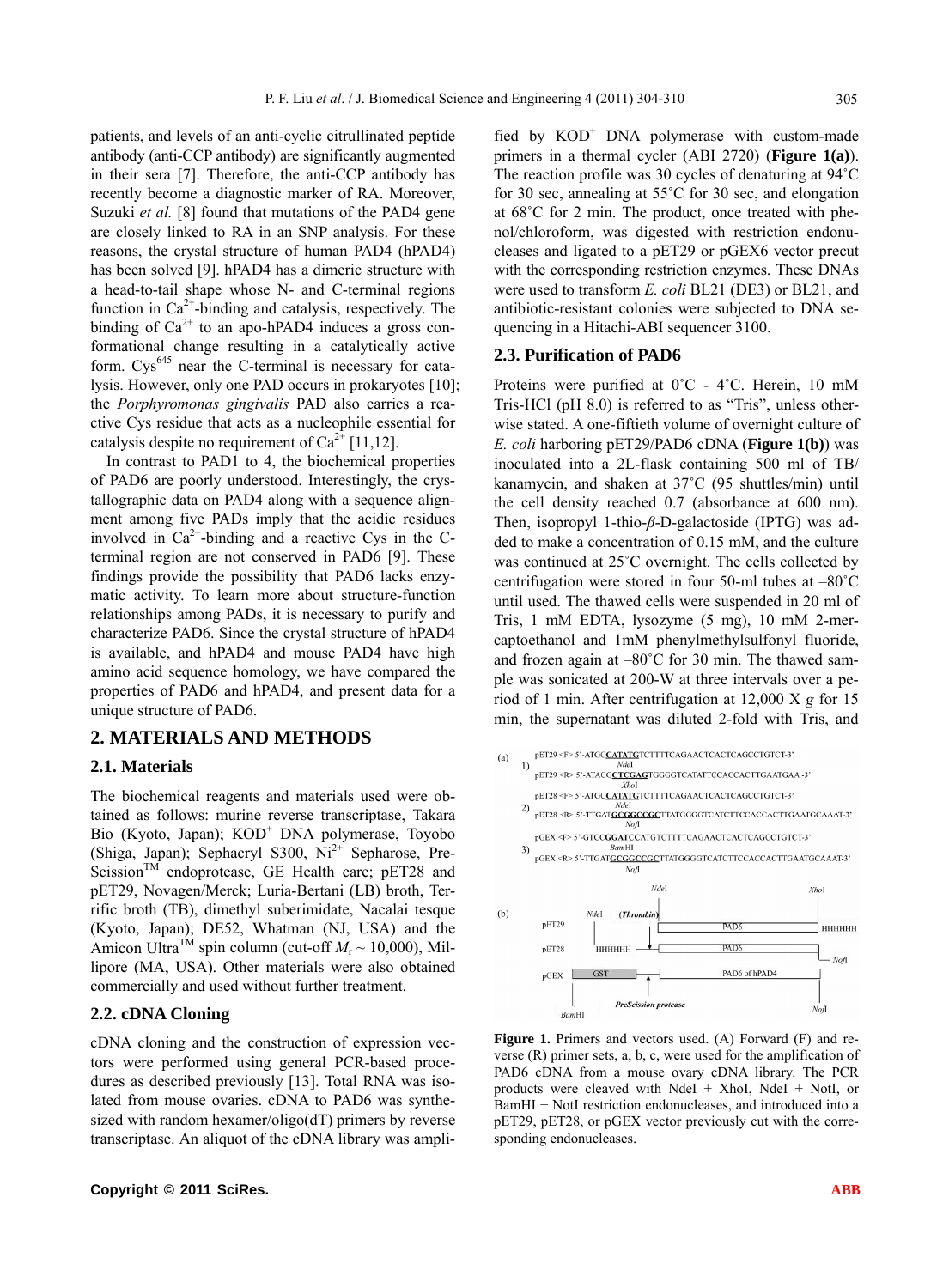applied to a DE52 column (2-cm diameter X 4-cm height) prewashed with Tris containing 1 mM EDTA and 10 mM 2-mercaptoethanol (Buffer A). After a wash with 60 ml of Buffer A, PAD6 was eluted with 90 ml of Tris containing 5 mM mercaptoethanol and 0.2 M NaCl (Buffer B). The eluent was adjusted to make 0.5 M NaCl and 20 mM imidazole. To this solution in 50-ml tubes was added 5 ml of  $Ni^{2+}$  Sepharose (50% v/v). The mixture was added was gently rotated for 1 h, and centrifuged at 1000 X *g* for 2 min. The precipitate was washed five times with Tris containing 0.5 M NaCl and 20 mM imidazole. Finally, PAD6 was released by adding triturated imidazole to make 0.3 M. The eluent concentrated on a spin column was applied to a Sephacryl S300 column (1.5 cm  $\times$  98 cm) prewashed with Buffer B, and 5-ml portions were collected. The purity of each fraction was checked by sodium dodecyl sulfate (SDS) polyacrylamide gel electrophoresis (PAGE), concentrated by a spin column again and kept in aliquots at –80˚C. Alternatively,  $Ni^{2+}$  Sepharose chromatography was preceded by gel chromatography; a DE52-eluted preparation was concentrated with 70% ammonium sulfate and applied to the Sephacryl column. Each fraction (5 ml) was purified by the  $Ni<sup>2+</sup>$  Sepharose treatment as above.

## **2.4. Purification of hPAD4 and PAD6 Derived from pGEX6**

hPAD4 and PAD6 were obtained through the vector pGEX6 (**Figure 1(b)**). *E. coli* cells harboring pGEX6/ hPAD4 or PAD6 were cultured overnight in TB supplemented with ampicillin and IPTG as described above. The cell homogenate was spun, and the supernatant was applied to a DE52 column equilibrated with Tris. The column was extensively washed with Tris containing 0.15 M NaCl and 10 mM 2-mercaptoethanol. The washout solution was brought to a concentration of 0.5 M with respect to NaCl. This preparation received 5 ml of GST-Sepharose (50% v/v), and was gently mixed by rotation for 2 h. The gels were washed 5 times with Tris containing 5 mM 2-mercaptoehanol and 0.5 M NaCl, and then the 10-ml suspension received 30 µl of Pre-Scission protease. The digestion was continued for 24 h with slow rotation. The supernatant after centrifugation was further concentrated on a spin column and applied to the Sephacryl S300 column. Aliquots of the 5-ml fraction were subjected to SDS-PAGE and active fractions were used for experiments.

# **2.5. Chemical Cross-Linking Experiment**

The chemical cross-linking experiment was carried out as described by Davies and Stark [14]. The reaction mixture (20 µl) consisted of 0.1 M triethanolamine-HCl (pH 8.5), 2 - 5 µg of protein, and a 10- to 30-fold excess of dimethyl suberimidate-HCl. The reaction was allowed to

proceed for 2 h at 20˚C, and stopped by adding an equal volume of 2% SDS, 20 mM sodium phosphate (pH 7.2), 5% 2-mercaptoethanol, 0.05% bromophenol blue and 50% glycerol. After being denatured at 95˚C for 2 min, the samples were subjected to 3.5% SDS-polyacrylamide disc gel electrophoresis at 8 mA/disc, and stained with Coomassie Brilliant Blue.

## **2.6. Enzyme Assay**

PAD activity was measured in a 700-µl volume with benzoyl-L-arginine ethyl ester (BAEE) as the substrate as described previously [15], in which 10 mM dithiothreitol was included. After incubation at 37˚C for an appropriate period, the reaction was terminated by adding 100 µl of 8 N perchloric acid. Citrulline in the 333 µl supernatant was reacted with 417 µl of 2.25 M  $H_3PO_4/4.5$  M  $H_2SO_4$ , 167 µl of 20 mM diacetyl monoximine, and 43 µl each of 30 mM thiosemicarbazide and  $NH_4Fe(SO_4)_2$  at 99°C for 22 min. The absorbance of the reactant was recorded at 540 nm. The molar extinction coefficient for citrulline was  $5 \times 10^4$ . One unit of activity was defined as the amount of enzyme catalyzing the formation of 1 µmol of product per min.

# **2.7. Other Methods**

Circular dichroism (CD) spectra of purified proteins were recorded in a JASCO J-805 as described previously [13]. Prior to analysis, the samples were dialyzed against 10 mM potassium phosphate (pH 7.2) and 0.2 M NaCl for 15 h. Protein was measured by the Lowry method using bovine serum albumin (BSA) as a standard [16]. Site-directed mutagenesis of PAD4 was performed as described [13].

# **3. RESULTS**

## **3.1. Expression of PAD6 cDNA**

A PAD6 cDNA was cloned from mouse ovary RNA, ligated to a pET29 expression vector, and expressed in *E. coli* in the presence of IPTG. For the PAD enzyme assay, BAEE was used as a substrate throughout the experiment. As shown in **Figure 2**, the cell homogenate of hPAD4 showed time- and dose-dependent activity, whereas that of PAD6 did not. The latter result verifies a predicttion by X-ray analysis that PAD6 may not bear enzymatic activity [9].

## **3.2. Purification of PAD6**

PAD6 protein was purified to near homogeneity from the supernatant of the *E. coli* homogenate, because an intense band of PAD6 with a *Mr* of 76,777 was not seen in the insoluble fraction upon SDS-PAGE. A single band of protein was recovered from the SDS gel and assigned as PAD6 by peptide sequencing (**Figure 3**). Ser<sup>2</sup> was found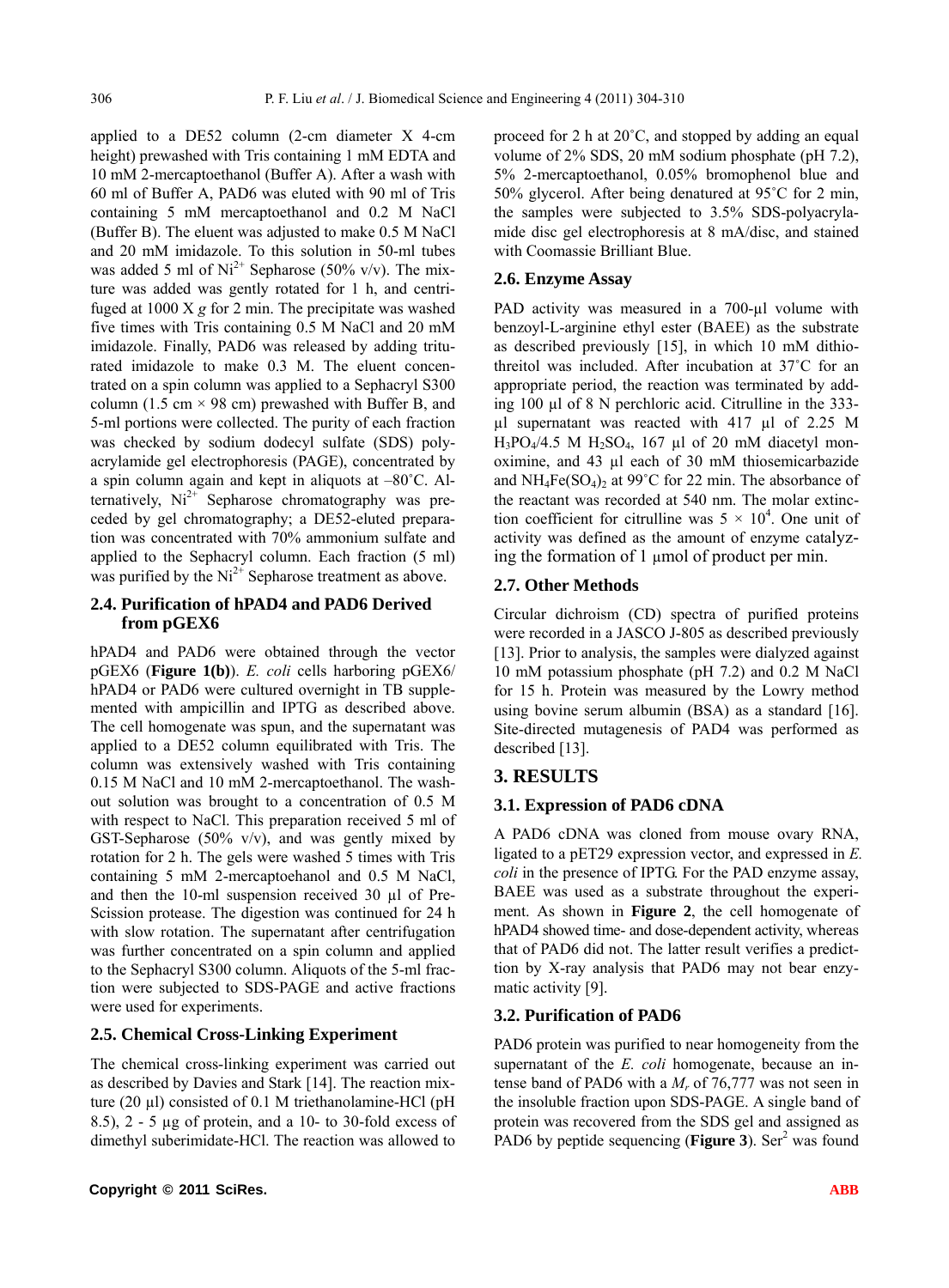

**Figure 2.** hPAD4 and PAD6 activity in cell homogenates. (A) The time course of PAD activity was determined colorimetrically with 50 ml of cell homogenate  $({\sim} 20 \text{ mg/ml})$  as described in Materials and Methods. Open and closed circles denote the activity of the hPAD4 and PAD6 homogenates, respectively. (B) Concentration-dependence of the hPAD4 ( $\circ$ ) and PAD6 ( $\bullet$ ) activity of the cell homogenates. The reaction time was 30 min. The acid soluble fraction (333-ml) of the reaction mixture was subjected to color development and measured at 540 nm (the ordinate absorbance).

to be the N-terminal residue instead of the translation initiator Met. The yield of PAD6 was extremely low (below 0.5 mg from 1L-cutured cells), whereas that of hPAD4 exceeded 3 mg. Since hPAD4 was isolated from a GST-fused polypeptide by cleavage with PreScission protease, the N-terminal GST segment might be useful for translation efficiency, and/or protein stability. To test this possibility, PAD6 was expressed through pGEX (**Figure 1(b)**). However, the yield of PAD6 was still comparable to, or less than, that through pET29. A pET28 vector having a long N-terminal tag (20 residues) was also without effect (**Figure 1**), suggesting that the Cterminal His tag does not interfere with the expression.



**Figure 3.** Elution profiles of PAD6 and hPAD4 obtained by Sephacryl S300 gel chromatography. (*Upper panel*) An ammonium sulfate-enriched preparation (~50 mg) of an eluent from a DE52 column was applied to a Sephacryl S300 column, and fraction numbers 30 to 39 were subjected to  $Ni<sup>2+</sup>$  Sepharose chromatography as described in Materials and Methods. Aliquots of the imidazole-eluted samples were analyzed by 8% SDS-PAGE. (*Lower panel*) An hPAD4 preparation (~5 mg) released through *PreScission* protease digestion was applied to a Sephacryl S300 column, and aliquots of the eluent were analyzed by 8% SDS-PAGE. Separately, authentic standards were run to locate the elution position as monitored at 280 nm: LDH, lactate dehydrogenase; BSA, bovine serum albumin; OVA, ovalbumin.

Therefore, the secondary structure of a local nucleotide sequence in the PAD6 mRNA may impede translation, or the codon usage of the PAD6 mRNA may be inadequate in prokaryotic cells.

## **3.3. Elution Profile of PAD6 on Sephacryl S300**

PAD6 and hPAD4 were subjected to molecular sieving. and each fraction was visualized by staining after SDS-PAGE (**Figure 3**). PAD6 appeared with a broad peak at  $M_r \sim 200,000$ , while hPAD4 was recovered much slower than PAD6. A major band of hPAD was seen around the position of BSA, which differed from the expected elution position of about  $M_r$  150,000 (dimer) [9].

#### **3.4. Chemical Cross-Linking**

The results of size-exclusion chromatography were slightly ambiguous. Thus, we estimated the quaternary structure based on results of chemical cross-linking experiments. RNase A, creatine kinase, lactate dehydrogenase and glutamate dehydrogenase were used as a monomer or oligomeric proteins. The protein bands were visualized by staining after disc SDS-PAGE. Unexpectedly, PAD6 revealed six bands (**Figure 4**). hPAD4 produced a dimer although its population was slightly small compared with a parent band. PAD6 via pGEX also showed a hexamer (data not shown). These results, together with those of the molecular sieving experiment, imply that hPAD4 constitutes in part a monomeric population under the present conditions, and PAD6 can form a hexamer (calculated  $M_r \sim 456,000$ ) despite that



**Figure 4.** Chemical cross-linking of PAD6 and hPAD4 with dimethyl suberimidate. Chemical cross-linking experiments were carried out as described in Materials and Methods. RNase A (*Mr* 14,000), creatine kinase (CK, subunit *Mr* 41,000), lactate dehydrogenase (LDH, subunit *Mr* 35,000), and bovine glutamate dehydrogenase (GLDH, subunit *Mr* 52,000) were used as standards. The gel concentration was 3.5% except for RNase A (8%) and CK (6%).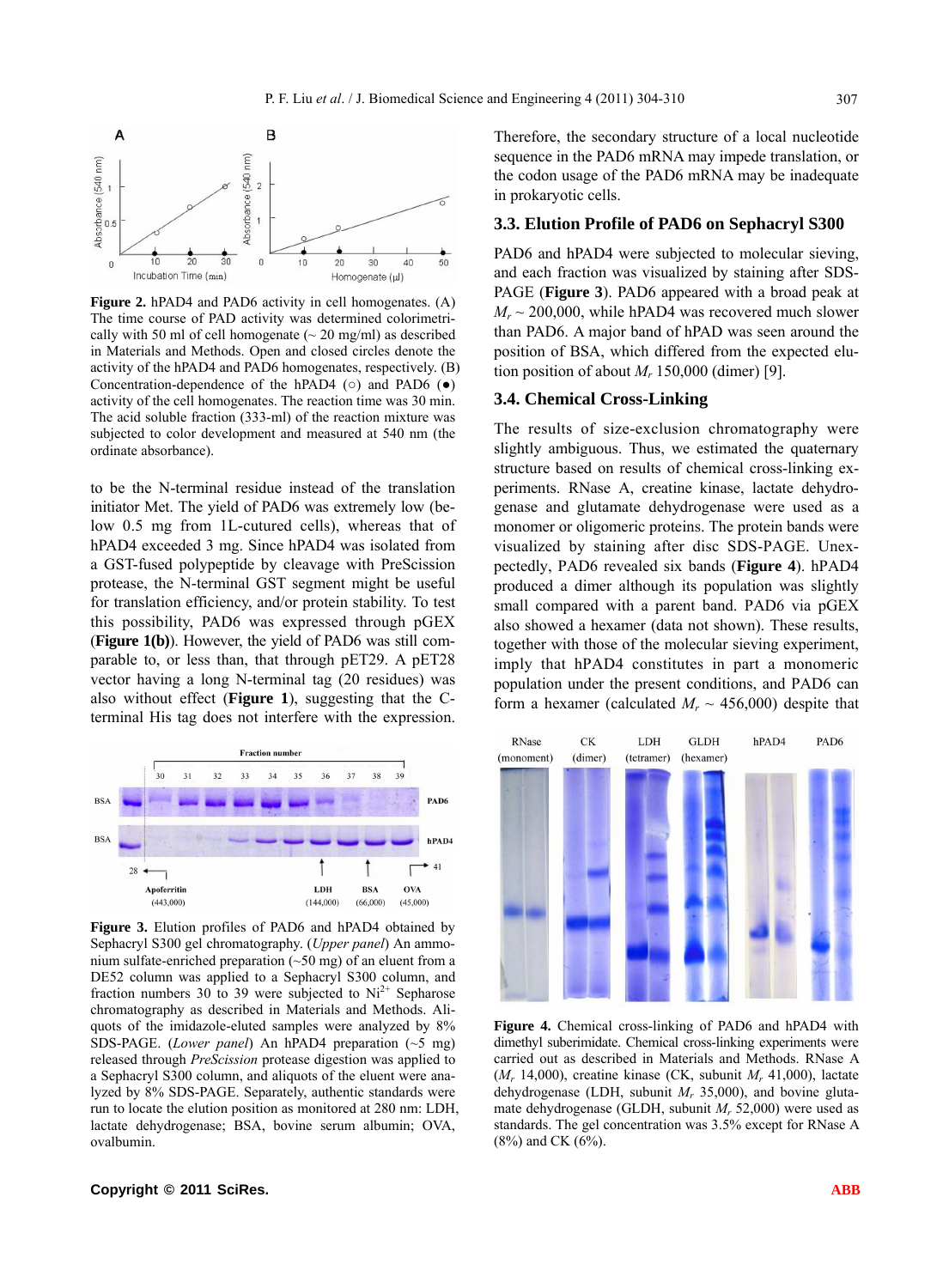little PAD6 was seen at the elution position of apoferritin (calculated M<sub>r</sub> 443,000). The shape of PAD6 is considered to be different from that of apoferritin.

#### **3.5. CD Spectra**

CD spectra of PAD6 and hPAD4 were measured in the far ultraviolet region (**Figure 5**). Their patterns seemed to be similar; the *α*-helix content was calculated to be 26.0% and 27.2% for hPAD4 and PAD6, respectively, from the  $[\theta]_{obs}$  value based on the equation of Chen and Yang [17]. The CD spectrum of mouse PAD2 indicated an *α*-helix content of 29.1% [18]. An X-ray analysis revealed that hPAD4 is comprised of 22.4% *α*-helix and 39.1% *β*-strand [9]. It is conceivable that PAD6 and hPAD4 have a similar secondary structure.

#### **3.6. Enzymatic Activity of Purified Preparations**

The specific activity of purified hPAD4 was 1.2  $\mu$ mol/ mg/min, whereas purified PAD6 exhibited no detectable activity even with 50 µg and 15-h incubation. hPAD4  $Cys^{645}$  is essential for catalysis because a  $Cys^{645}$ Ala mutant did not show activity [9]. We also confirmed the Cys645Ala mutant to be enzymatically inactive. In PAD6, the corresponding residue is  $Ala^{664}$ . It is of interest whether an Ala<sup>664</sup>Cys protein has activity. The mutant, however, did not exhibit enzymatic activity, indicating that there exist critical residues other than  $Ala^{664}$ .

## **4. DISCUSSION**

The structure of mammalian eggs is fortified with cytoplasmic sheets. An  $M_r \sim 69,000$  protein, occurring in relatively high abundance in eggs, was found to associate with the fibrous network of intermediate filaments [19]. Wright *et al.* separated this soluble protein by twodimensional gel electrophoresis, identified it as an isoform of PAD by mass spectrometry, and named it ePAD



**Figure 5.** CD spectral profiles of PAD6 and hPAD4. About 0.3 mg/ml each of PAD6 and hPAD4 were recorded in the far ultraviolet region. The measurement conditions were: cell, 10 mm light path; response, 2 sec; band width, 1 nm, scan speed, 20 nm/min.

[20]. An ortholog was found in humans, and ePAD was renamed PAD6 [6]. Esposito *et al.* [21] created PAD6 null mice lacking cytoplasmic sheets and female fertility, and showed an absence of positive signals in these animals when ovarian sections were stained with an anti-H4Cit3 antibody. They concluded that this was due to the lack of PAD6 activity. On the other hand, an X-ray analysis of hPAD4 along with a sequence alignment of PADs suggested that enzymatic activity may not be inherent to PAD6 [9]. In the present study, we first showed that the purified PAD6 does not exhibit enzymatic activity when BAEE is used as a substrate. A microbial PAD occurs in *P. gingivalis* whose primary sequence differs greatly from that of PAD6 [22]. Rodriguez *et al.*  [11,12] showed with purified a monomeric *P. gingivalis*  PAD that Cys<sup>351</sup> acts as a nucleophile in catalysis and no  $Ca<sup>2+</sup>$  cofactor is required. These results suggest that a particular Cys residue in the active site is a prerequisite for deimination, but  $Ca^{2+}$  is not necessarily required in the microbial enzyme. Our preliminary finding that an Ala664Cys mutant did not exhibit enzymatic activity shows the necessity of acidic residues for  $Ca^{2+}$  binding. Among 19 residues involved in the binding of  $Ca^{2+}$ , 13 are acidic. In human PAD6, 7 Glu and Asp residues are not conserved [9]. Human and mouse PADs are similar in primary structure. Accordingly, the PAD6  $\text{Ala}^{664}\text{Cys}$ mutant is expected to be incapable of binding to  $Ca^{2+}$ . Whether bound  $Ca^{2+}$  exists in PAD6 remains to be determined. It is tempting to examine whether the replacement of these non-acidic residues with acidic residues could restore the enzymatic activity. The creation of a chimera between hPAD4 and PAD6 may be another approach.

Studies *in vitro* and *in vivo* have evoked a great discrepancy as to why an inactive PAD6 can function as an enzyme in the egg and ovary. Several possibilities exist: 1) a true proteinous substrate of PAD6 occurs *in vivo*; 2) an unknown protein such as a chaperone is needed for the activity; 3)  $Ca^{2+}$  is not the correct cofactor; and 4) the recombinant PAD6 differs from the naturally occurring form due to a lack of post-translational modification. Concerning the second possibility, Snow *et al.* [23] reported the necessity of tyrosine/tryptophan monooxygenase activation protein (YWHA or 14-3-3 protein) for interaction with PAD6 via phosphorylation at the stage encompassing oocytes to early embryos.

The principle finding of this study is that PAD6 is a hexamer unlike hPAD4, although the two resemble each other in secondary structure. This was not noted previously. PAD6 may be in a state of equilibrium regarding the association-dissociation of the protomer depending on the protein concentration or the solvent. Under chemical cross-linking conditions, the PAD6 concentra-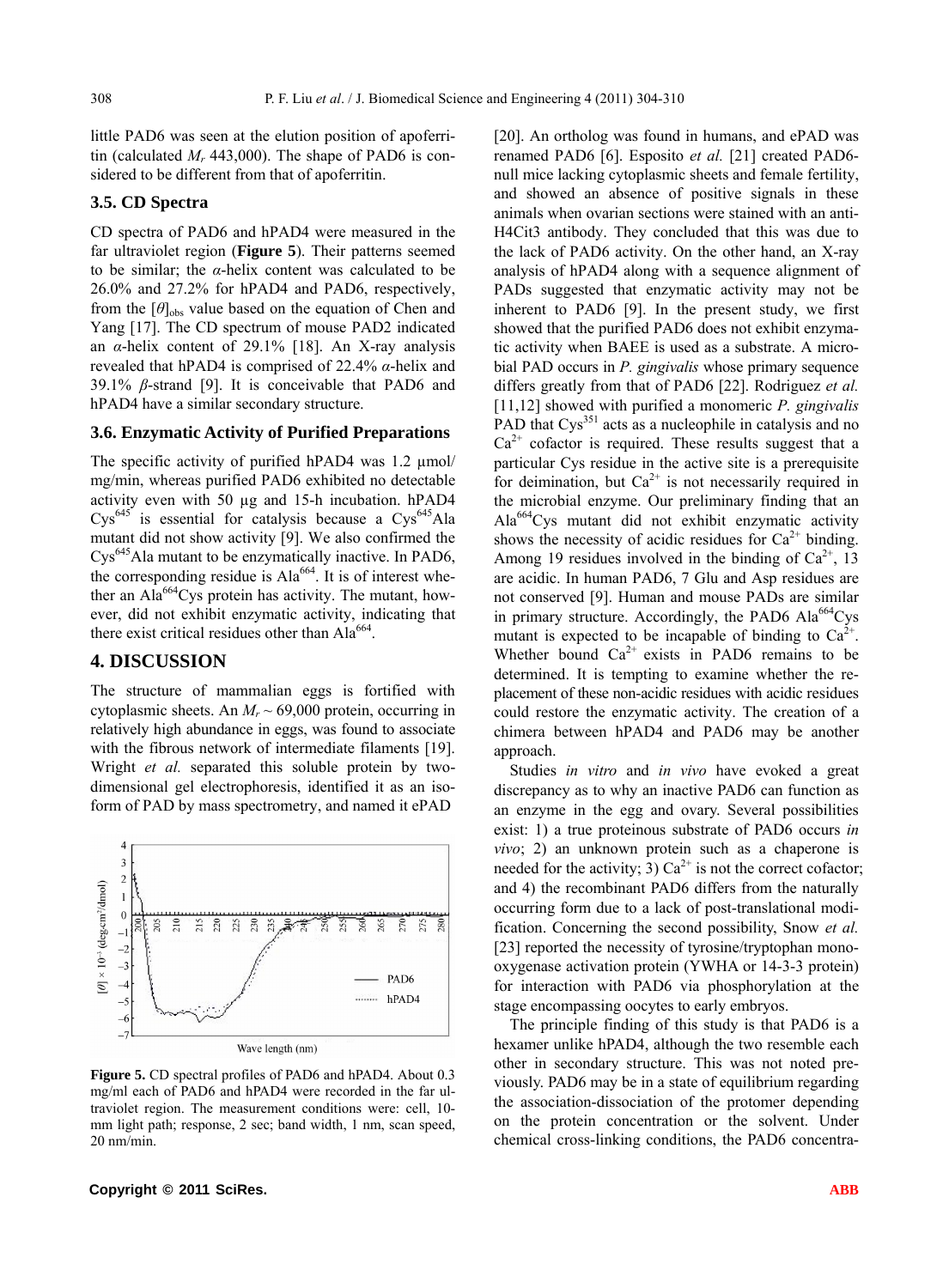tion was relatively high (about 0.5 mg/ml), whereas about 0.1 mg/ml of PAD6 was used for a Sephacryl S300 chromatography, and so the protein would be gradually diluted during development; this may explain why PAD6 migrated so far. Arita *et al.* [9] in their X-ray analysis queried whether the dimeric form is specific to PAD4 or common to all PADs although the residues involved in the dimerization are partially conserved. Unfortunately, we could not determine which residues play a role in the subunit-subunit interaction of hPAD4. The residues responsible for the hexamer of PAD6 are expected to be different from those in the case of hPAD4. Further study is needed to clarify whether the unique structure of PAD6 favors the formation of cytoplasmic sheets in eggs.

In conclusion, we have first demonstrated that PAD6 has no enzymatic activity when BAEE is used as a substrate, and is a hexameric protein unlike other dimeric PADs. This unique structure is suggested to favor the formation of egg cytoplasmic sheets.

## **REFERENCES**

- [1] Slack, J.L., Jones, L.E., Bhatia, M.M. and Thompson, P.R. (2011) Autoimination of protein arginine deiminase 4 alters protein-protein interactions but not activity. *Biochemistry*, **50**, 3997-4010. [doi:10.1021/bi200309e](http://dx.doi.org/10.1080/028418501127346846)
- [2] Jones, J.E., Causey, C., Knuckley, B., Slack-Noyes, J.L. and Thompson, P.R. (2009) Protein arginine deiminase 4 (PAD4): Current understanding and future therapeutic potential. *Current opinion in drug discovery & development*, **12**, 616-627.
- [3] Vossenaar, E.R., Zendman, A.J.W., Venrooij, W.J. and Pruijn, G.J.M. (2003) PAD, a growing family of citrullinating enzymes: Genes, features and involvement in disease. *BioEssays*, **25**, 1106-1118. [doi:10.1002/bies.10357](http://dx.doi.org/10.1109/9.402235)
- [4] György, B., Tóth, E., Tarcsa, E., Falus, A. and Buzás, E.I. (2004) Citrullination: A posttranslational modification in health and disease. *The International Journal of Biochemistry & Cell Biology*, **38**, 1662-1677. doi:10.1016/j.biocel.2006.03.008
- [5] Zhang, J., Dai, J., Zaho, E., Lin, Y., Zeng, L., Chen, J., Zhen, H., Wang, Y., Li, X., Ying, K., Xie, Y. and Mao, Y. (2004) cDNA cloning, gene organization and expression analysis of human peptidylarginine deiminase type VI. *Acta Biochimica Polonica*, **51**, 1051-1058.
- [6] Chavanas, S., Méchin, M.-C., Takahara, H., Kawada, A., Nachat, R., Serre, G. and Simon, M. (2004) Comparative analysis of the mouse and human peptidylarginine deiminase gene clusters reveals highly conserved non-coding segments and a new human gene, PADI6. *Gene*, **330**, 19-27. doi:10.1016/j.gene.2003.12.038
- [7] Venrooij, W.J., Zendman, A.J. and Pruijn, G.J.M. (2006) Autoantibodies to citrullinated antigens in (early) rheumatoid arthritis. *Autoimmune Review*, **6**, 37-41. doi:10.1016/j.autrev.2006.03.008
- [8] Suzuki, A., Yamada, R., Chang, X., Tokuhiro, S., Sawada,

T., Suzuki, M., Nagasaki, M., Nakayama-Hamada, M., Kawaida, R., Ono, M., Ohtsuki, M., Furukawa, H., Yoshino, S., Yukioka, M., Tohma, S., Matsubara, T., Wakitani, S., Teshima, R., Nishioka. A. Sekine, Y., Iida, A., Takahashi, A., Tsunoda., T., Nakamura, Y. and Yamamoto, K. (2003) Functional haplotypes of PADI4, encoding citrullinating enzyme peptidylarginine deiminase 4, are associated with rheumatoid arthritis. *Nature Genetics*, **34**, 395-402. doi:10.1038/ng1206

- [9] Arita, K., Hashimoto, H., Shimizu, T., Nakashima, K., Yamada, M. and Sato, M. (2004) Structural basis for Ca2+-induced activation of human PAD4. *Nature Structural & Molecular Biology*, **11**, 777-783. doi:10.1038/nsmb799
- [10] Mangat, P., Wegner, N., Venables, P.J. and Potempa, J. (2010) Bacterial and human peptidylarginine deiminases: Targets for inhibiting the autoimmune response in rheumatoid arthritis? *Arthritis Research & Therapy*, **12**, 209- 218.
- [11] Rodríguez, S.B., Stitt, B.L. and Ash, D.E. (2009) Expression of peptidylarginine deiminase from Porphyromonas gingivalis in Escherichia coli: Enzyme purification and characterization. *Archives of Biochemistry and Biophysics*, **488**, 14-22. doi:10.1016/j.abb.2009.06.010
- [12] Rodríguez, S.B., Stitt, B.L. and Ash, D.E. (2010) Cysteine 351 is an essential nucleophile in catalysis by Porphyromonas gingivalis peptidylarginine deiminase. *Archives of Biochemistry and Biophysics*, **504**, 190-196. doi:10.1016/j.abb.2010.09.008
- [13] Gomi, T., Takusagawa, F., Nishizawa, M., Agussalim, B., Usui, I., Sugiyama, E., Taki, H., Shinoda, K., Hounoki, H., Miwa, T., Tobe, K., Kobayashi, M., Ishimoto, T., Ogawa, H. and Mori, H. (2008) Cloning, bacterial expression, and unique structure of adenosylhomocysteine hydrolase-like protein 1, or inositol 1,4,5-triphosphate receptor-binding protein from mouse kidney. *Biochimica et Biophysica Acta*, **1784**, 1786-1794.
- [14] Davies, G.E. and Stark, G.R. (1970) Use of dimethyl suberimidate, a cross-linking reagent, in studying the subunit structure of oliogomeric proteins. *Proceedings of National Academy of Sciences USA*, **66**, 651-656. doi:10.1073/pnas.66.3.651
- [15] Knipp, M. and Vašák, M. (2000) A colorimetric 96-well microtiter plate assay for the determination of enzymatically formed citrulline. *Analytical Biochemistry*, **286**, 257-264. doi:10.1006/abio.2000.4805
- [16] Lowry, O.H., Rosebrugh, N.J., Farr, A.L. and Randall, R.J. (1951) Protein measurement with the Folin phenol reagent. *Journal of Biological Chemistry*, **193**, 265-275.
- [17] Chen, Y.-H., Yang, J.T. and Martinez, H.M. (1972) Determination of the secondary structures of proteins by circular dichroism and optical rotatory dispersion. *Biochemistry*, **11**, 4120-4131. doi:10.1021/bi00772a015
- [18] Ohsugi, I., Takahara, H., Shiraiwa, M. and Sugawara, K. (1995) Expression of mouse uterine peptidylarginine deiminase in Escherichia coli: Construction of expression plasmid and properties of the recombinant enzyme. *Archives of Biochemistry and Biophysics*, **317**, 62-68. doi:10.1006/abbi.1995.1136
- [19] Liu, M., Oh, A., Calarco, P., Yamada, M., Coonrod, S.A. and Talbot, P. (2005) Peptidylarginine deiminase (PAD) is a mouse cortical granule protein that plays a role in